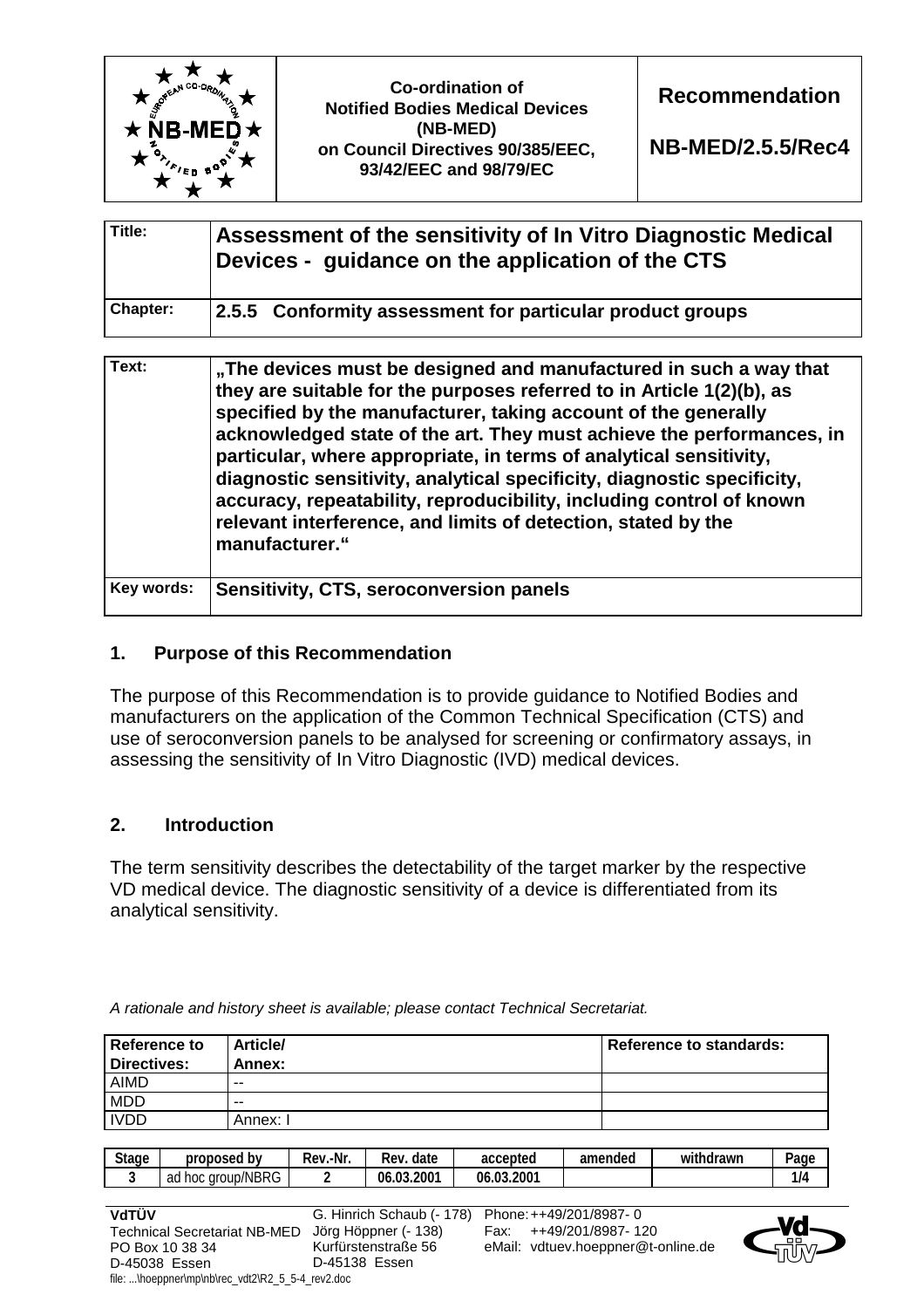

## **3. Definitions and Explanations**

The following definitions of Diagnostic Sensitivity and Analytical Sensitivity are extracted from the references listed in section 8 and are as given in the Common Technical Specifications (CTS).

#### Diagnostic sensitivity  $1,2,3$

The diagnostic sensitivity is the probability that the device gives a positive result in the presence of the target marker. Diagnostic sensitivity is therefore expressed as the percentage of positive results obtained in a well characterised set of specimens containing the target marker.

#### Analytical sensitivity 4,5

In the context of the assays covered by the Common Technical Specifications (CTS), analytical sensitivity may be expressed as the limit of detection: i.e. the smallest amount of the target marker that can be precisely and continuously distinguished from the background.

#### Note :

While there is a direct correlation to be expected between diagnostic and analytical sensitivity for devices which detect (pathogen) components like nucleic acids or antigens, there may be no intrinsic correlation between the two parameters for antibody tests. This lack of correlation may be caused by the interindividual variation of the polyclonal humoral immune responses with respect to the epitopes provided by the test antigens.

#### Explanation of Seroconversion panels

A seroconversion panel consists of serial samples (members) obtained from an individual during the early infection phase. Seroconversion panels are usually obtained from back-up donations of plasma donors who have been freshly infected by the respective pathogen. The serial samples of a seroconversion panel reflect normal disease progression and therefore usually reflect a significant change of the measured parameter, normally from negative to positive. Due to different practices or regulations, which may be based on ethical considerations, the time intervals between the serial samples of a seroconversion panel may vary. For example, with current practices in some countries, the time interval between two plasma donations may be 3 - 4 days.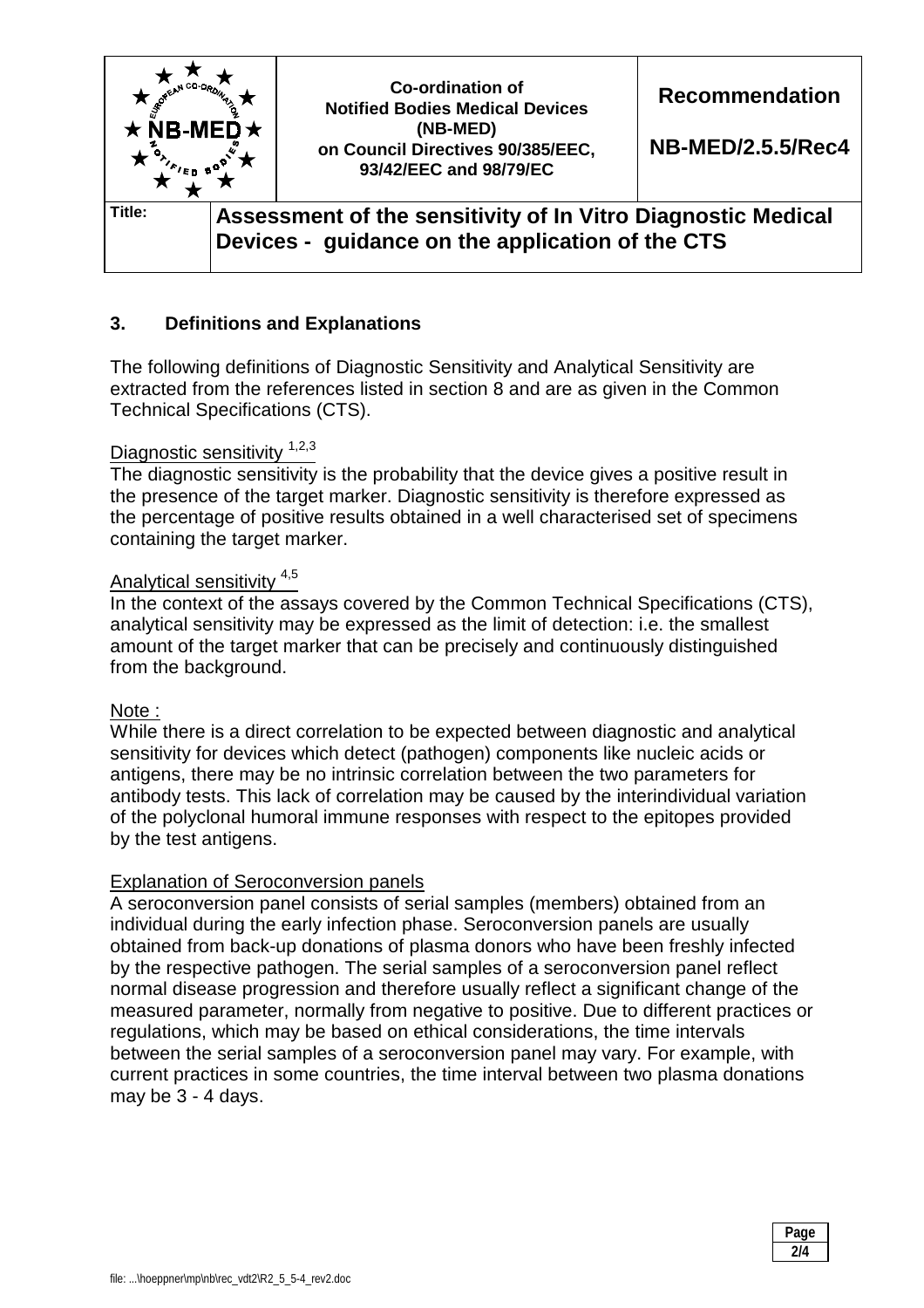

# **4. Assessment of diagnostic sensitivity**

The diagnostic sensitivity of a new device is determined during its performance evaluation in direct comparison with (a) comparator device(s) reflecting the generally accepted level of detection. A set of specimens reflecting the target population and containing the target marker should be tested by the new and the comparator device(s), ideally in parallel.

Test results discrepant between the devices are resolved by evaluation of the respective sample in further test systems, by use of an alternative method or marker, by a review of the clinical status and diagnosis of the patient and/or by the testing of follow-up samples. On the basis of these data for many discrepant samples it should be possible to categorise the discrepant results into false positive/true negative or false negative/true positive.

Among the devices specified by Annex II, List A, of the IVD-directive, the blood screening devices (anti-HCV, anti-HIV1/2, HBsAg and anti-HTLV tests) usually provide a high diagnostic sensitivity with all samples of characterised positive populations being correctly classified.

## **5. Assessment of analytical sensitivity**

The analytical sensitivity for a new device is determined during its performance evaluation in direct comparison with (a) comparator device(s) reflecting the generally accepted level of detection at that time. The analytical sensitivity is usually determined by serial dilution of reference materials (where available, recognised national or international standards should be used).

Consistency of detection limits for the known pathogen geno- and subtypes is determined by serial dilution of samples with known amounts of geno-/subtypes. The performance evaluation has to reflect the prevalence situation in the target population and assessment is made on the basis of the generally accepted levels of detection at that time.

### **6. Performance Evaluation using seroconversion panels**

Detection of samples as soon as possible after infection is an important feature and a major field for device improvement. During the early phases of infection, pathogen components are present and low-titre and low-avidity antibodies are initially

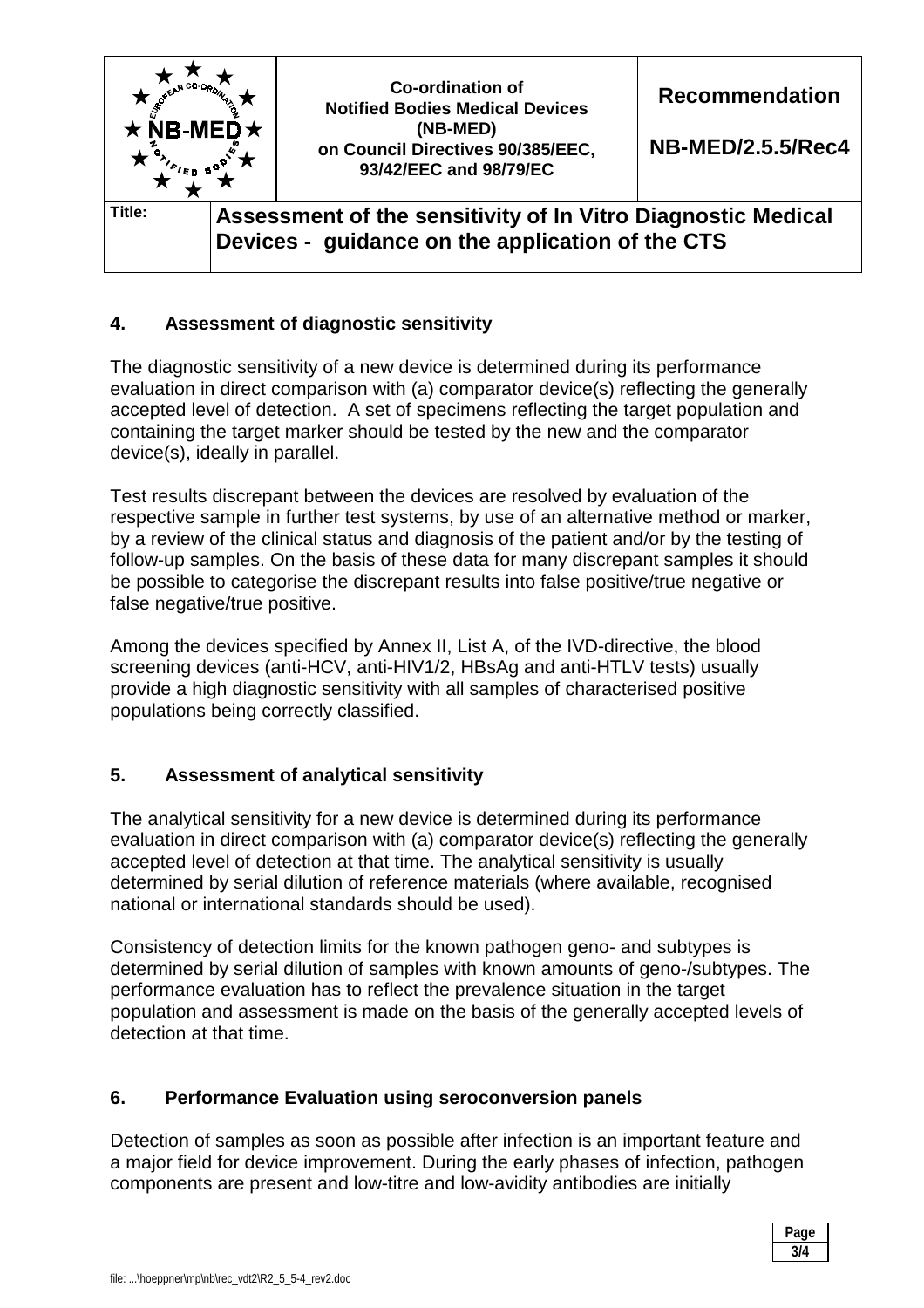| $\star$ NB-MED $\star$ | <b>Co-ordination of</b><br><b>Notified Bodies Medical Devices</b><br>(NB-MED)<br>on Council Directives 90/385/EEC,<br>93/42/EEC and 98/79/EC | <b>Recommendation</b><br><b>NB-MED/2.5.5/Rec4</b> |
|------------------------|----------------------------------------------------------------------------------------------------------------------------------------------|---------------------------------------------------|
| Title:                 | Assessment of the sensitivity of In Vitro Diagnostic Medical<br>Devices - guidance on the application of the CTS                             |                                                   |

generated. The presence of these constantly increases with time and may decrease again at later stages of the infection. For example, in the case of blood donation screening assays, the earliest possible detection of infection is very important to prevent transmission to blood donation recipients. To verify the suitability of a device for screening purposes, performance evaluation on seroconversion panels must be carried out.

After assessing the performance of the new device in several seroconversion panels, the overall performance of a new device is compared to the comparator device(s). This, together with the diagnostic sensitivity, is the principal basis for assessing the suitability of a new device for screening purposes.

# **7. Genotype / subtype sensitivity**

Regarding the consistent detection of the known pathogen geno- and subtypes, comparative testing of true-positive and geno-/subtyped samples will provide information about potential assay-specific lack of sensitivity in relation to geno- /subtypes. The comparative test results in combination with the prevalence situation of the target populations are the basis of the assessment as to whether the device reflects the generally accepted levels of detection at that time.

## **8. References**

- 1. NCCLS (Dec. 1994) Specifications for Immunological Testing for Infectious Diseases; Approved Guideline – code I/LA18-A
- 2. Galen S., Gambino S.R. (1975) Beyond normality: the predictive value and efficiency of medical diagnosis – John Wiley & Sons, New York.
- 3. Armitage P., Berry G. (1994) Statistical Methods in Medical Research, Third edition – Blackwell Scientific Publications, London.
- 4. EN 12286: 1998 In vitro diagnostic medical devices Measurement of quantities in samples of biological origin – Presentation of reference measurement procedures.
- 5. Ekins R., Edwards P. (1997) On the meaning of sensitivity Clin. Chem.; 43: 1824-31.